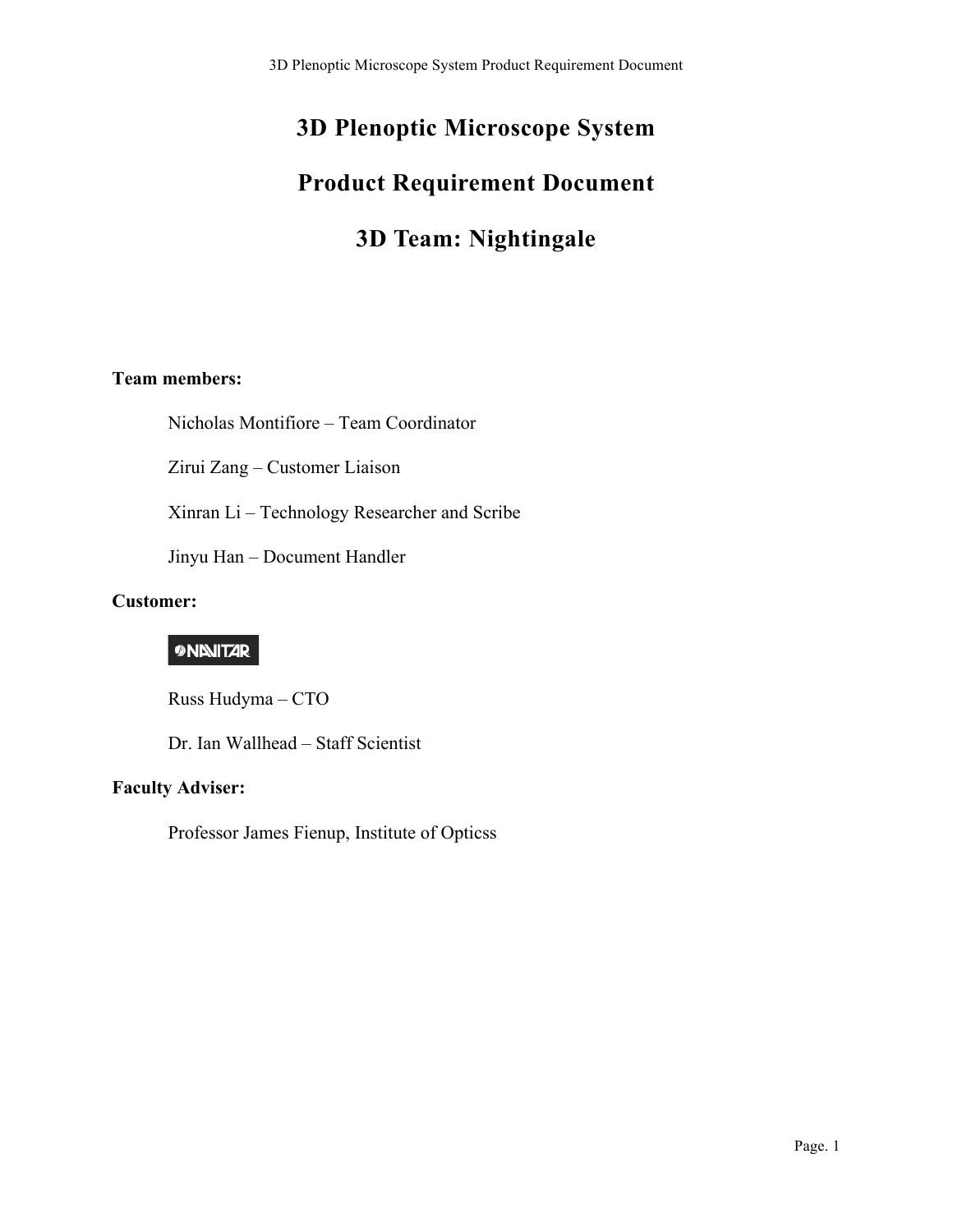# **Revision History:**

- 1. Nov 7th, 2016. First draft.
- 2. Nov 7th, 2016.
	- Specifications for System
	- Vision
	- System Layout and Design Appearance Expectation
- 3. Nov 27th, 2016. Third Draft.
	- Update Specifications for Objective
	- Environmental Requirements
- 4. Dec 4th, 2016. Fourth Draft
	- Timeline
	- Responsibilities
	- Appendixes
- 5. Dec  $17<sup>th</sup>$ , 2016. Final Draft
	- Finalize specification table
	- Finish appendix
	- Final revisions and editing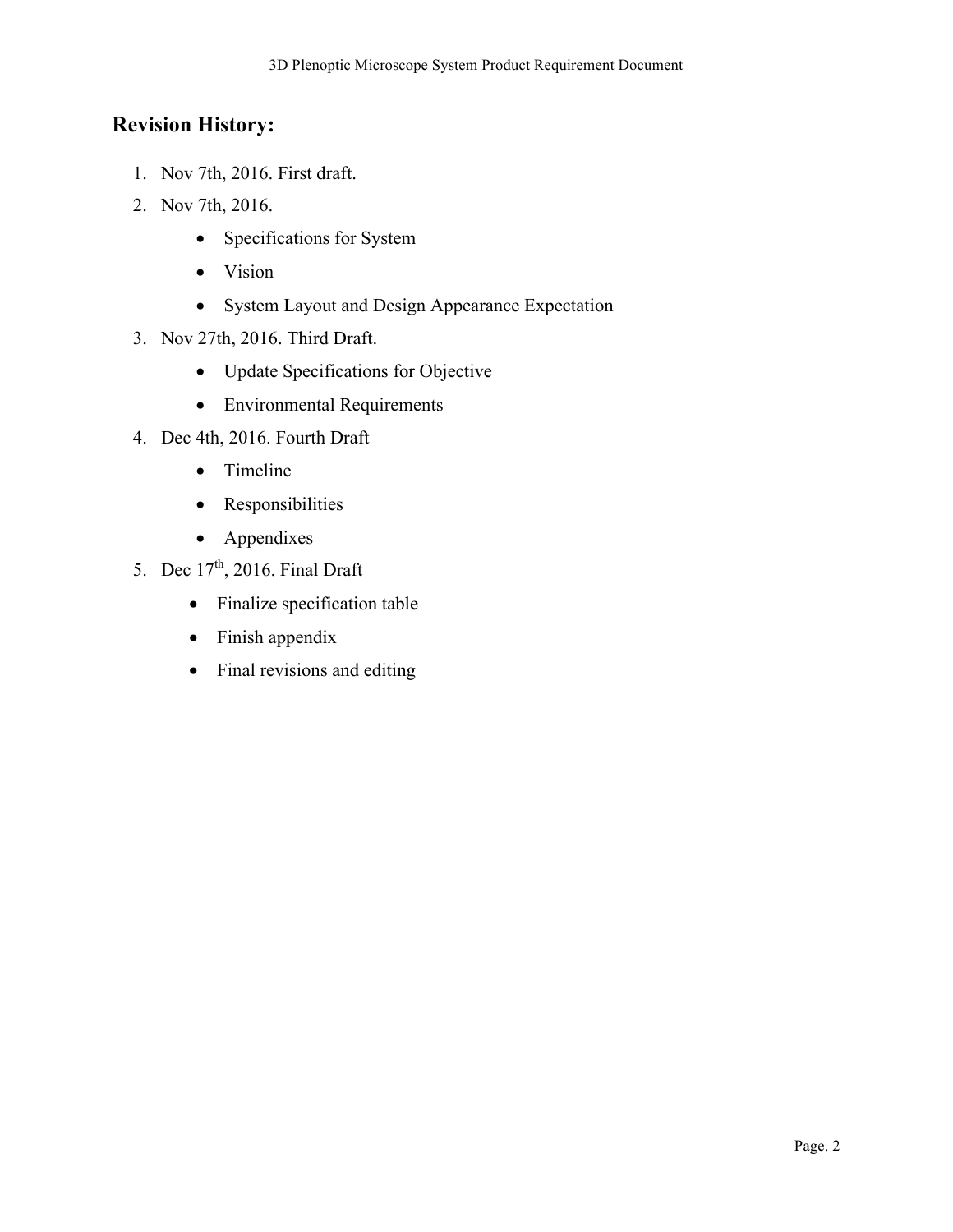# **Table of Contents:**

| $\mathbf{1}$ . |  |
|----------------|--|
| 2.             |  |
| 3.             |  |
| 4.             |  |
| 5.             |  |
| 6.             |  |
|                |  |
|                |  |
|                |  |
|                |  |
|                |  |
|                |  |
| 7 <sub>1</sub> |  |
|                |  |
|                |  |
|                |  |
| 8.             |  |
|                |  |
|                |  |
| 9.             |  |
|                |  |
|                |  |
|                |  |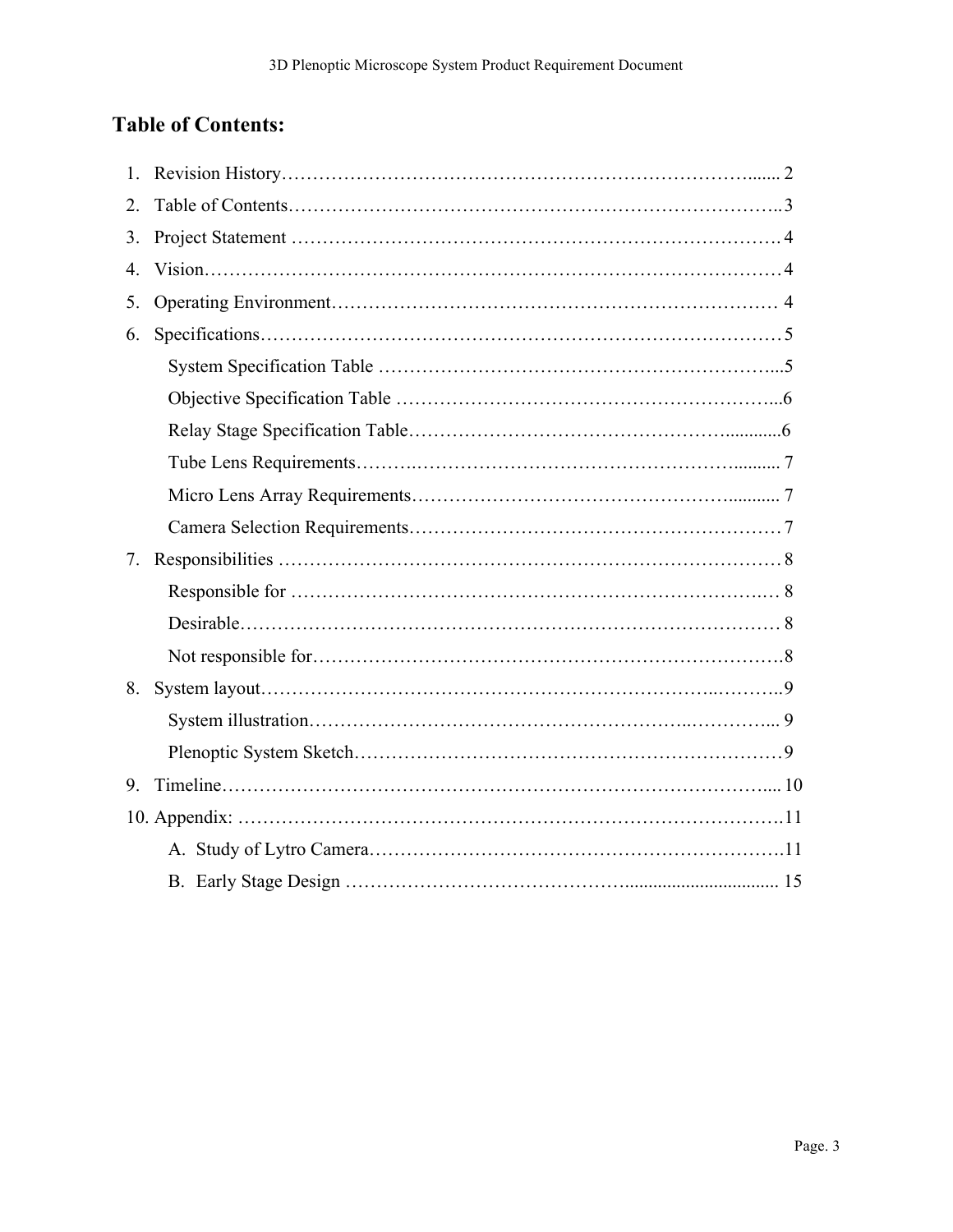# **Introduction:**

Light-field (plenoptic) cameras can capture both spatial and angular information, which can be reconstructed to form an image with depth information using additional software. Since a single capture is sufficient, a plenoptic camera requires less time to capture 3D images than a traditional, manual approach. This makes a plenoptic camera suitable for industrial inspection.

This senior design project is a collaboration with Navitar, Inc., a manufacturer of optical systems who focuses on designing, developing, manufacturing and distributing precision optical solutions across the globe.

## **Vision:**

Project Nightingale is an apochromatic, plenoptic microscope with high-resolution 3D reconstruction capabilities and a long working distance. One application of this plenoptic camera is the inspection of microelectronic components on assembly lines. To serve this purpose, this plenoptic system will consist of five components: an objective lens, a tube lens, a relay stage, a micro-lens array, and a sensor, as illustrated in Figure 4.

# **Operating Environment:**

As an industrial inspection device, the system needs to survive in -40 °C to 70 °C and operate at room temperature with no significant change in performance across normal room temperatures.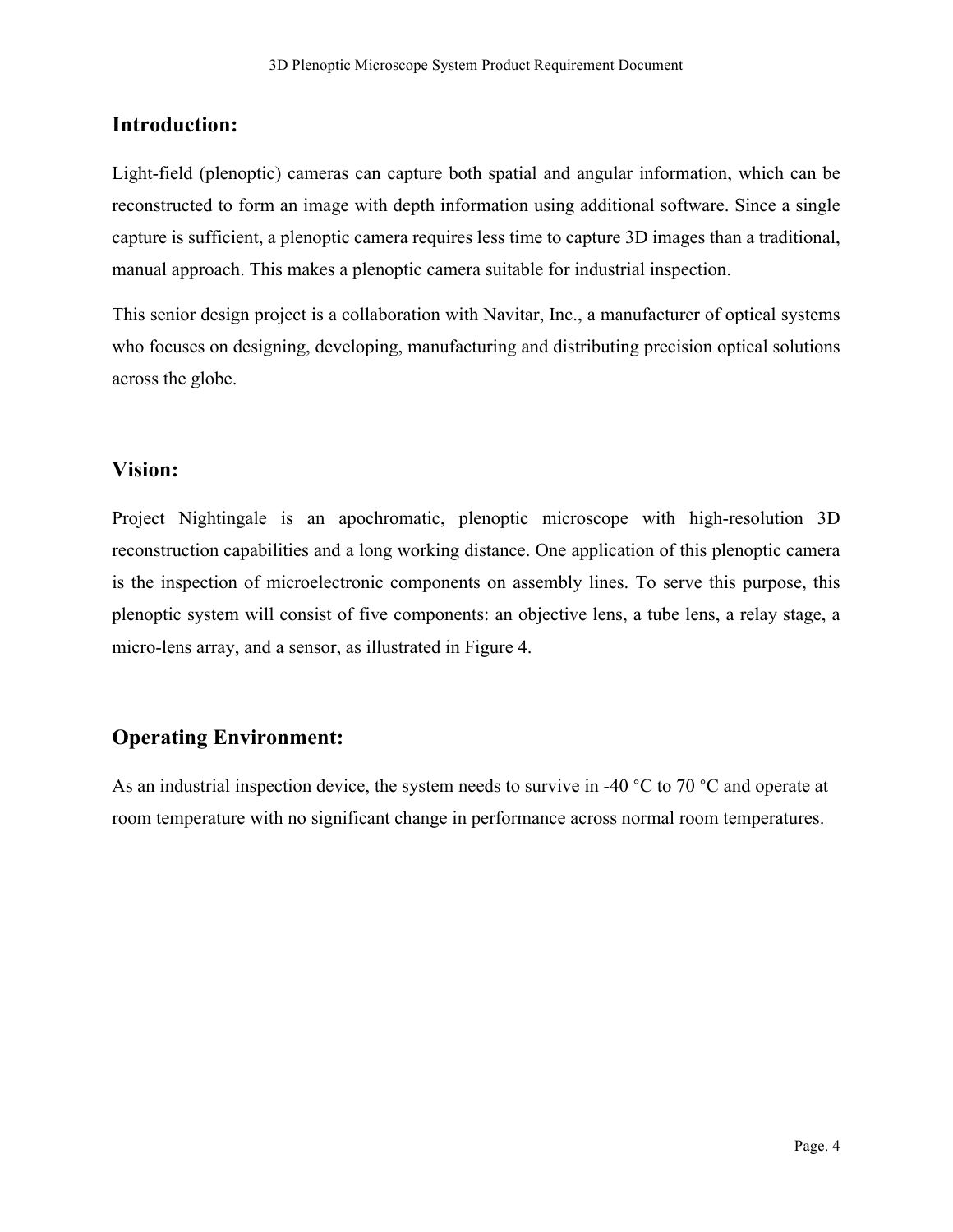# **Specifications:**

A. System Specifications Table:

| Magnification                 | $1x$ or $2x$                                                                                                                   |  |  |  |  |  |
|-------------------------------|--------------------------------------------------------------------------------------------------------------------------------|--|--|--|--|--|
| Wavelength                    | 450nm, 550nm, 650nm                                                                                                            |  |  |  |  |  |
| Working distance              | 90 mm                                                                                                                          |  |  |  |  |  |
| Field of View                 | 8mm diagonal object space                                                                                                      |  |  |  |  |  |
| <b>Total Length</b>           | 415 mm                                                                                                                         |  |  |  |  |  |
| Objective F/#                 | 10(1x)<br>5(2x)                                                                                                                |  |  |  |  |  |
| <b>Imager Format</b>          | 1" (4K compatible)                                                                                                             |  |  |  |  |  |
| Number of pixels              | 4096 x 2160                                                                                                                    |  |  |  |  |  |
| Sensor size                   | 14.13 x 7.51 mm                                                                                                                |  |  |  |  |  |
| Pixel size                    | $3.45 \mu m$                                                                                                                   |  |  |  |  |  |
| Image Circle (nominal)        | 16 mm diameter                                                                                                                 |  |  |  |  |  |
| Distortion                    | $< 0.25\%$                                                                                                                     |  |  |  |  |  |
| Relative Illumination         | $>85\%$                                                                                                                        |  |  |  |  |  |
| Design MTF                    | $>40\%$ across field at 72.5 lp/mm (1x)<br>or at 145 lp/mm $(2x)$                                                              |  |  |  |  |  |
| Telecentricity                | Yes, in sensor space                                                                                                           |  |  |  |  |  |
| IR Filter                     | Included                                                                                                                       |  |  |  |  |  |
| Plenoptic Type                | Plenoptic 1.0 (pupil relay type)                                                                                               |  |  |  |  |  |
| Plenoptic<br>Micro Lens Array | Details in Following Content                                                                                                   |  |  |  |  |  |
| Other Requirements            | 2 surfaces ghost image analysis. No<br>1.<br>ghost images on image plane<br>Aperture locates 4mm after objective<br>2.<br>lens |  |  |  |  |  |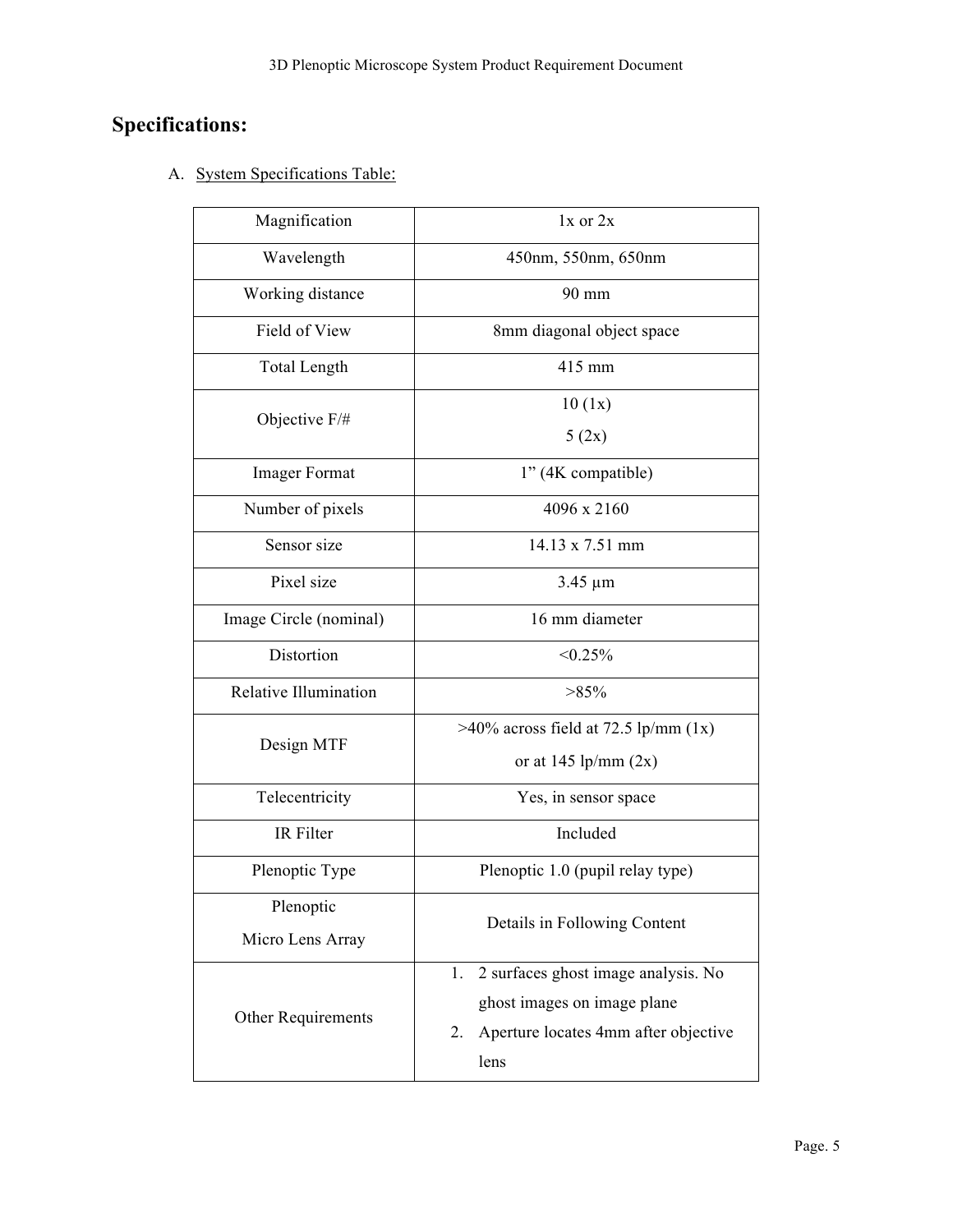B. Objective Lens Specifications Table:

| Maximum (Preferably)<br>Incident Angle | $38^{\circ} (30^{\circ})$ |  |  |  |  |
|----------------------------------------|---------------------------|--|--|--|--|
| For 1x Configuration                   |                           |  |  |  |  |
| Object Maximum Space Field             | 8mm                       |  |  |  |  |
| <b>Object Space Aperture</b>           | f/10                      |  |  |  |  |
| <b>Object Space Resolution</b>         | $72.5$ lp/mm              |  |  |  |  |
| For 2x Configuration                   |                           |  |  |  |  |
| Object Maximum Space Field             | 4mm                       |  |  |  |  |
| <b>Object Space Aperture</b>           | f/5                       |  |  |  |  |
| <b>Object Space Resolution</b>         | $145$ lp/mm               |  |  |  |  |

## C. Afocal Relay Specification Table:

| Overall Length | $100$ mm |  |  |
|----------------|----------|--|--|
| Magnification  |          |  |  |

#### D. Tube Lens Requirements:

The tube lens must be an off the shelf doublet from Edmund Optics or another appropriate vendor. The effective focal length of the tube lens is dependent on the system magnification and the effective focal length of the objective lens. If the system magnification is 1x, the focal length of the tube lens will be the same as the focal length of the objective, and if the system magnification is 2x, the focal length of the tube lens will be twice the focal length of the objective.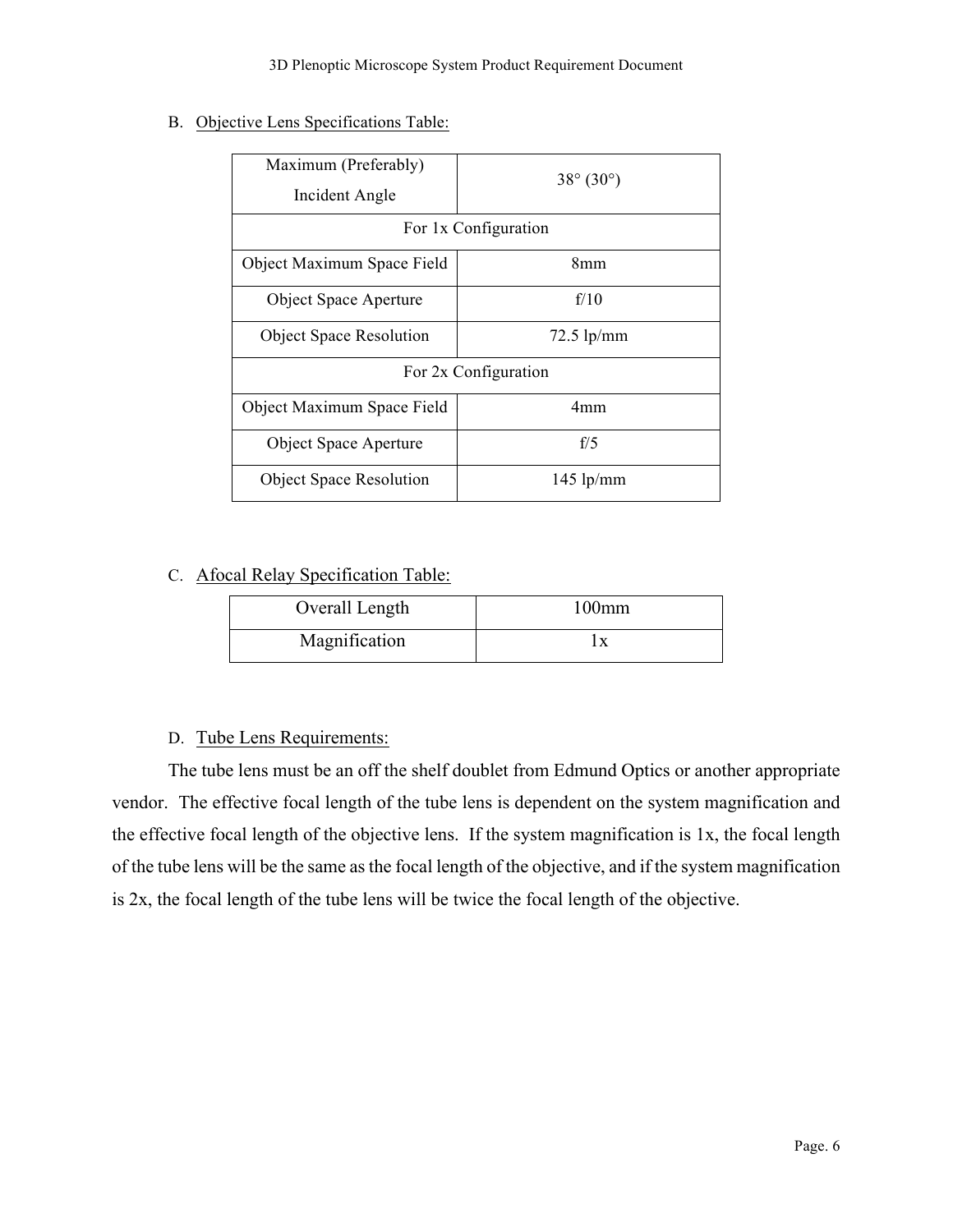# E. Micro Lens Array Requirements:

The micro lens array is required to be an off the shelf product from Edmund Optics or another appropriate vender.



Figure 1: An example of a micro lens array from Edmund Optics<sup>1</sup>.

F. Potential Camera Selection:

The camera is required to be an off the shelf product from Pixelink with a Sony CMOS IMX254 or IMX255 sensor package.



**Figure 2:** An example of a camera from Pixelink<sup>2</sup>

 

<sup>1</sup> Source: http://www.edmundoptics.com/optics/optical-lenses/fresnel-lenses/lenticulararrays/2045/

<sup>2</sup> Source: http://www.pixelink.com/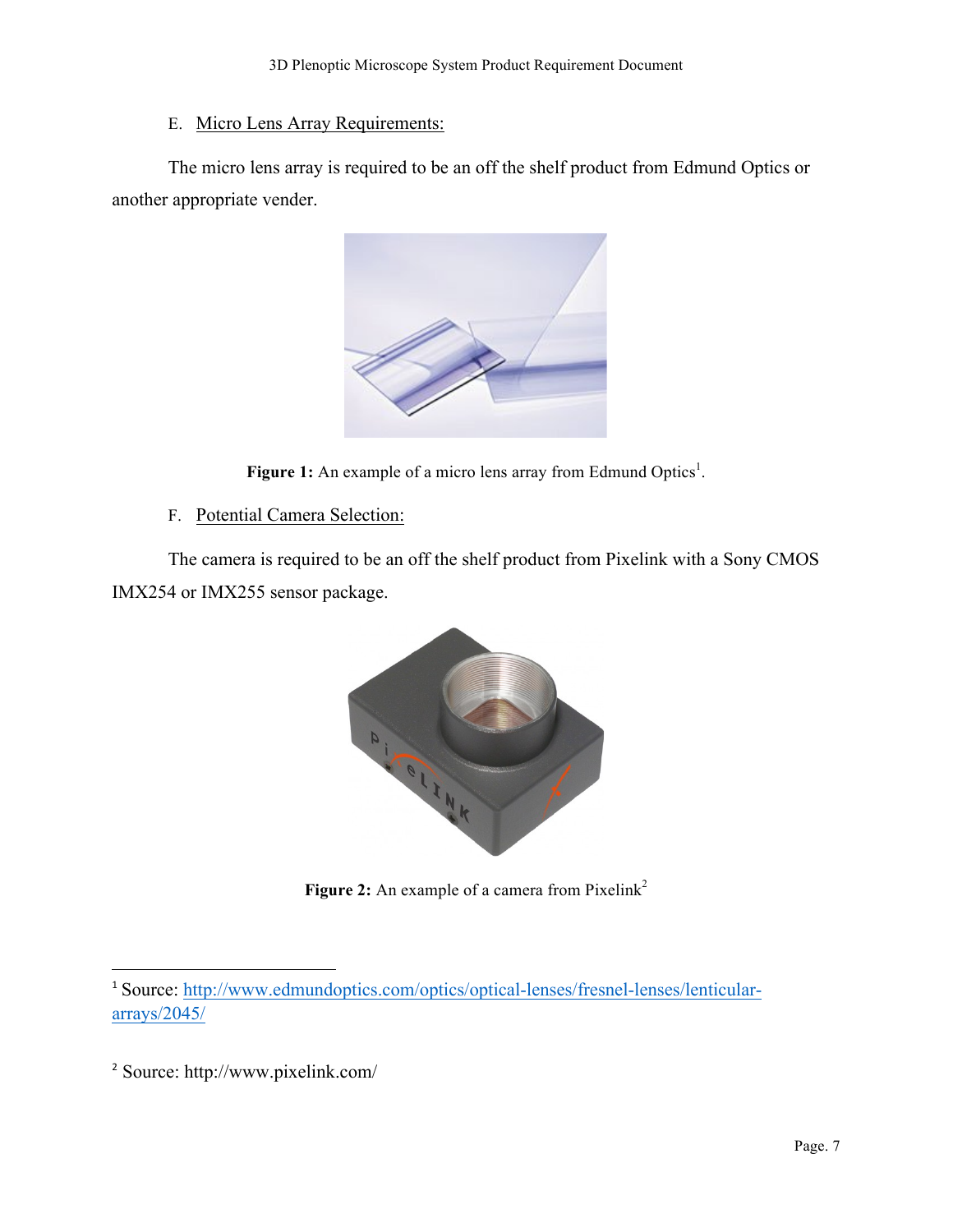# **Design Responsibilities:**

#### We are responsible for:

- 1. Designing the lens system, as suggested by customer, consisting of an objective, a relay stage, and a tube lens.
	- Infinity corrected, apochromatic microscope objective with a working distance of 90mm.
	- A 1x afocal stage of 75-100mm length. This could be replaced with a zoom stage in future upgrades.
	- A telecentric tube lens system of approx. 200mm focal length. The actual focal length will need to be determined to achieve 2x magnification.
	- The above 3 sub-systems together form a stand-alone microscope inspection system.
- 2. Designing the plenoptical system, including selecting a suitable micro lens array and camera.

#### Desirable:

- 1. Testing the prototype
- 2. Generating 3D images using prototype
- 3. Analyzing the noise propagation through the system onto the reconstructed images

#### Not Responsible for:

- 1. Satisfying any mechanical design requirement. e.g. (3 ft. drop test)
- 2. Prototyping, including system alignment, enclosure design, system assembly etc.
- 3. Survival of humidity ranging from 0 to 100%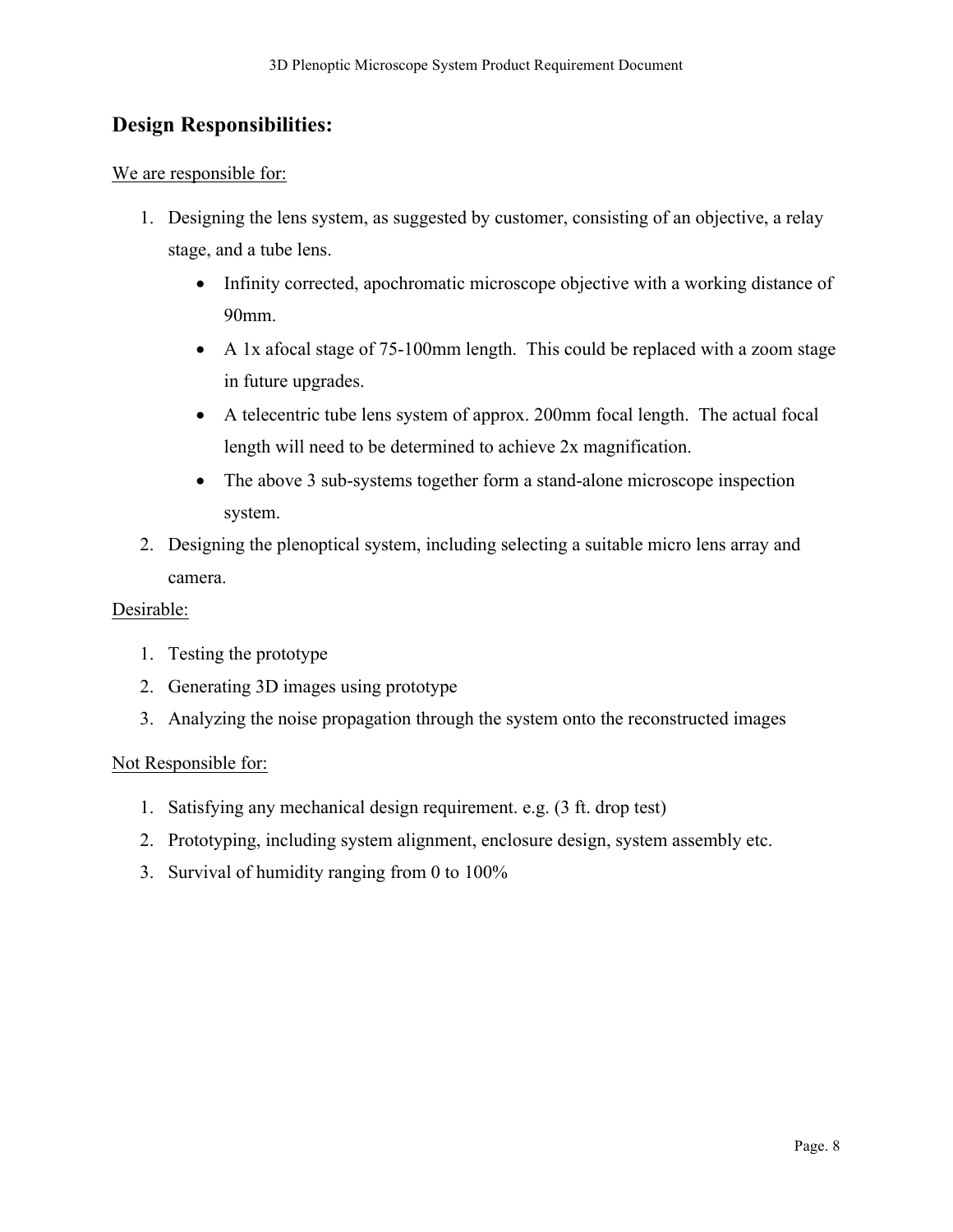# **System Layout:**



**Figure 3. System Illustration.** A current product that has a similar layout and dimensions as the product we are designing.



**Figure 4. Plenoptic System Sketch.**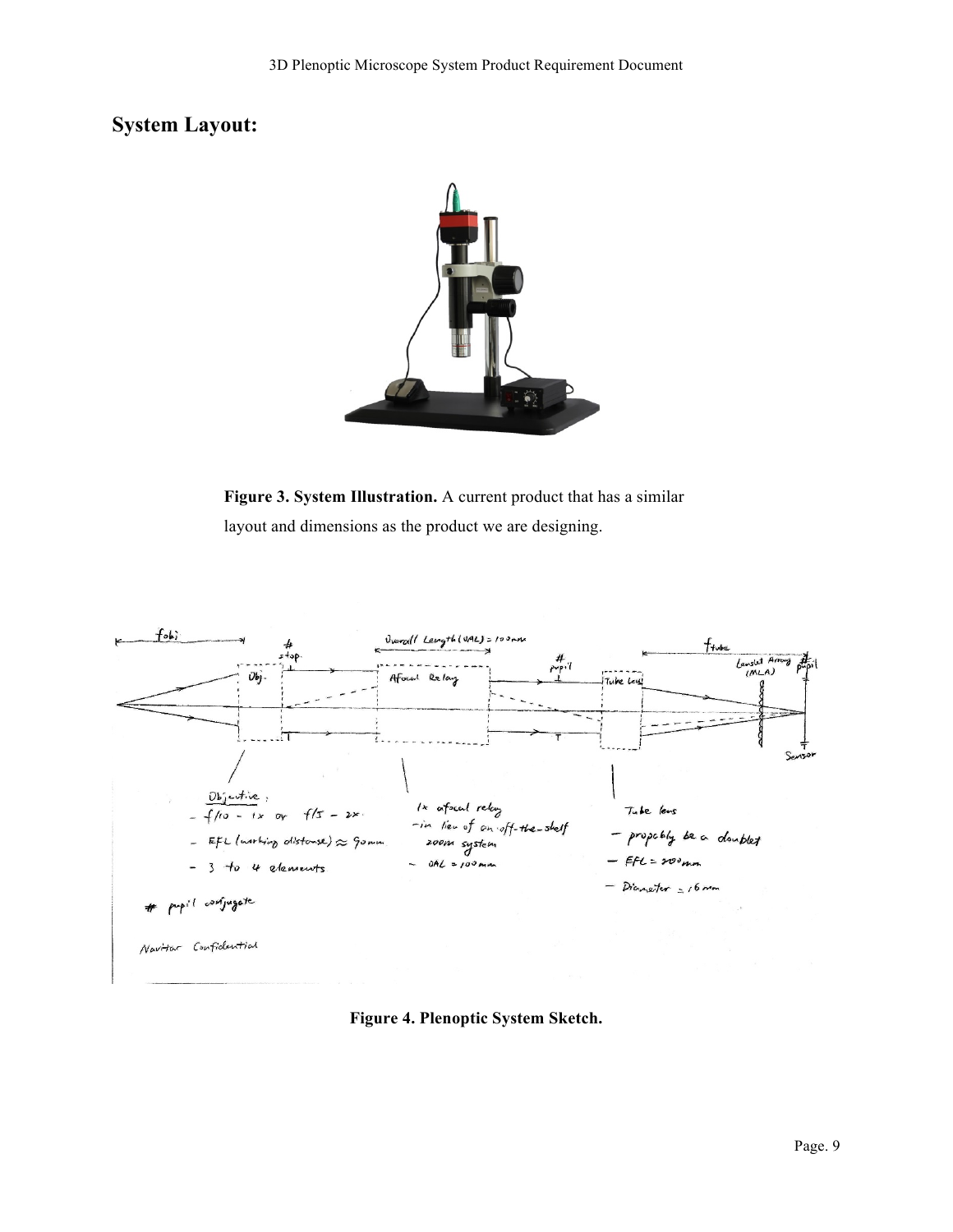## **Timeline:**

#### **Fall Semester:**

#### December:

Finish Product Requirement Document.

Start preliminary design for objective lens, tube lens and relay stage.

#### **Spring Semester:**

#### January:

Continue working on preliminary design:

- Determine whether the system functions optimally at 1x or 2x.
- Work on reducing color aberrations.
- Put the entire system together and begin to optimize.

#### February:

Optimize the optical system.

Study the micro-lens array.

#### March:

Choose the proper micro-lens array.

Optimize the design of system as a whole with: objective lens, tube lens, relay stage, micro-lens array and sensor.

Tolerance and possible redesign if necessary.

#### April:

Prepare for final presentation for the class and to the customer.

#### *Note:*

If our team can finish the design of the system ahead of schedule, we will send the design to Navitar's rapid prototyping team, who will build the system in 2-5 weeks. During that time, we will work on designing an experiment to conduct with the finished product.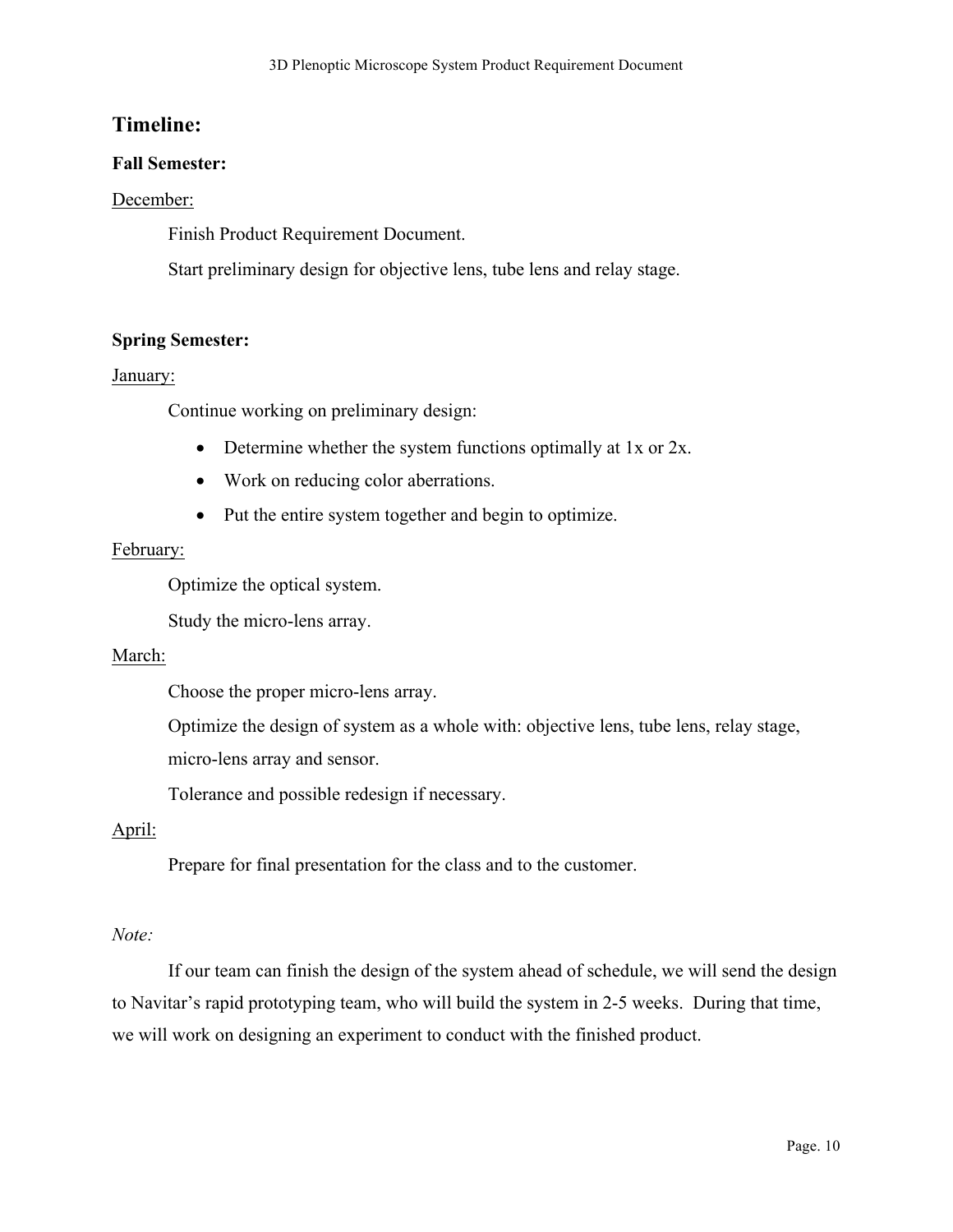# **Appendix:**

#### **A. Lytro: A Study**

#### **Abstract**

System designers, like Newton, stand on the shoulders of giants. As we were completing our designs for Nightingale objective and relay, we began to search for design references for the light-field part. Thanks to a generous loan of a Lytro from Professor Fienup, we decided to investigate the consumer light-field camera. We set up several experiments to evaluate its performance and read a few papers and patents related to its design. This report documents our findings with Lytro and suggests some possible starting points for our micro lens array design.

#### **Background**

Lytro is a consumer light-field camera that grew from Ren Ng's doctoral dissertation. We tested the first generation version released in 2012.



**Figure A-1: Lytro Camera (First Generation)**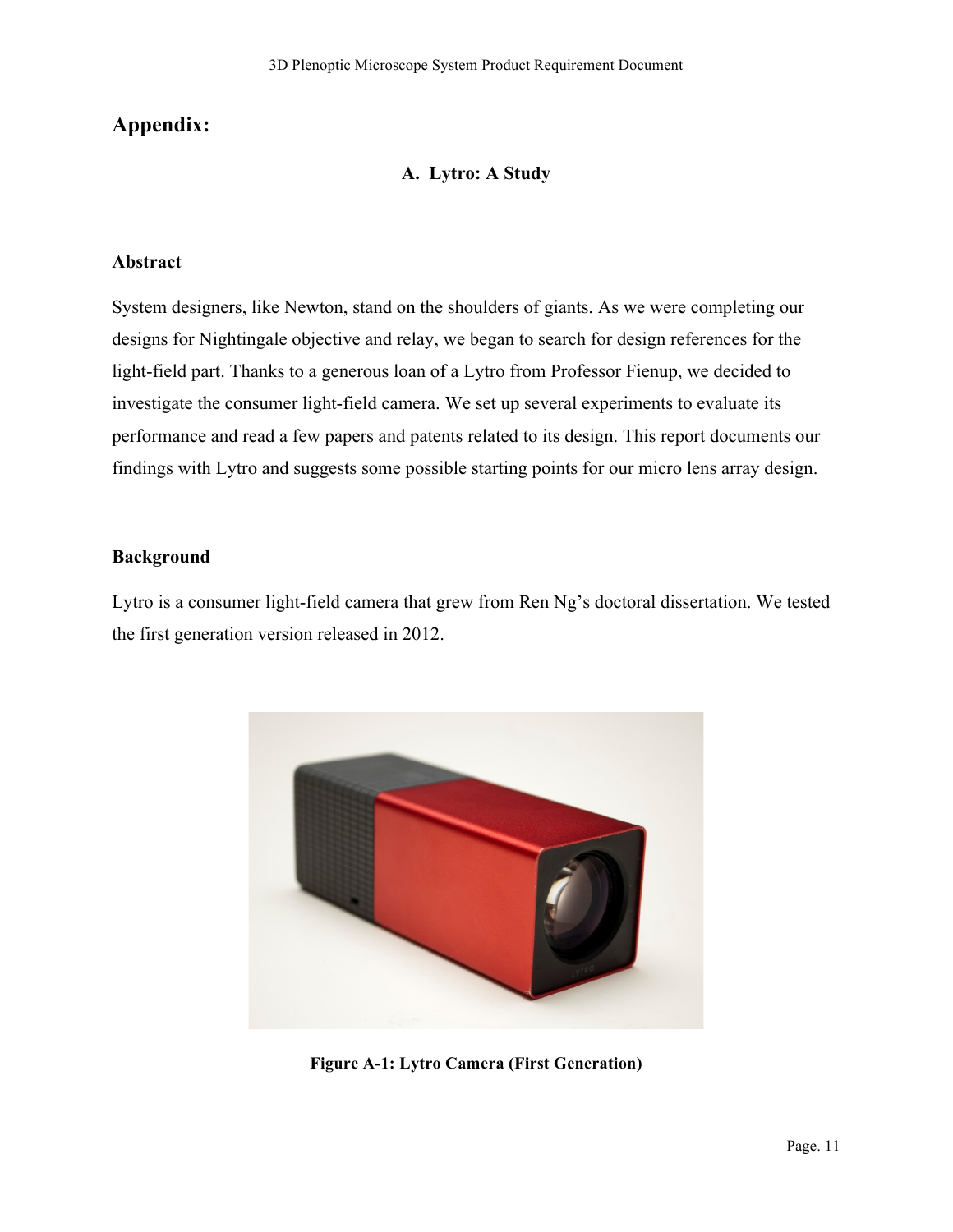# **Specifications3**

| <b>Name</b>                   | <b>Value</b>                             |
|-------------------------------|------------------------------------------|
| Focal Length                  | 43 mm -- 344 mm                          |
| Zoom                          | 8x optical                               |
| Aperture                      | Constant $f/2.0$                         |
| Sensor Type                   | <b>CMOS</b>                              |
| <b>Light Field Resolution</b> | 11 megaray                               |
| <b>Active Area</b>            | $4.6$ mm x $4.6$ mm                      |
| 2D Image Resolution           | $1080 \text{ px} \times 1080 \text{ px}$ |

**Table A-1: Selected specifications of Lytro First Generation.**

# **Tests**

**Table A-2: The distances of the USAF-1951 targets. Target -2,1 is 14 mm wide.**

| <b>Target</b>  | Distance (m) | <b>Smallest</b><br><b>Resolvable Target</b> | <b>Spatial Resolution</b><br>$\frac{1}{p^{m}}$ |  |  |
|----------------|--------------|---------------------------------------------|------------------------------------------------|--|--|
|                | 0.60         | 0, 1                                        | 0.71                                           |  |  |
| $\overline{2}$ | 0.80         | $-1, 5$                                     | 0.57                                           |  |  |
| 3              | 1.06         | $-1, 4$                                     | 0.51                                           |  |  |
| 4              | 1.34         | $-1, 3$                                     | 0.45                                           |  |  |

 

<sup>&</sup>lt;sup>3</sup>Source: https://support.lytro.com/hc/en-us/articles/200863400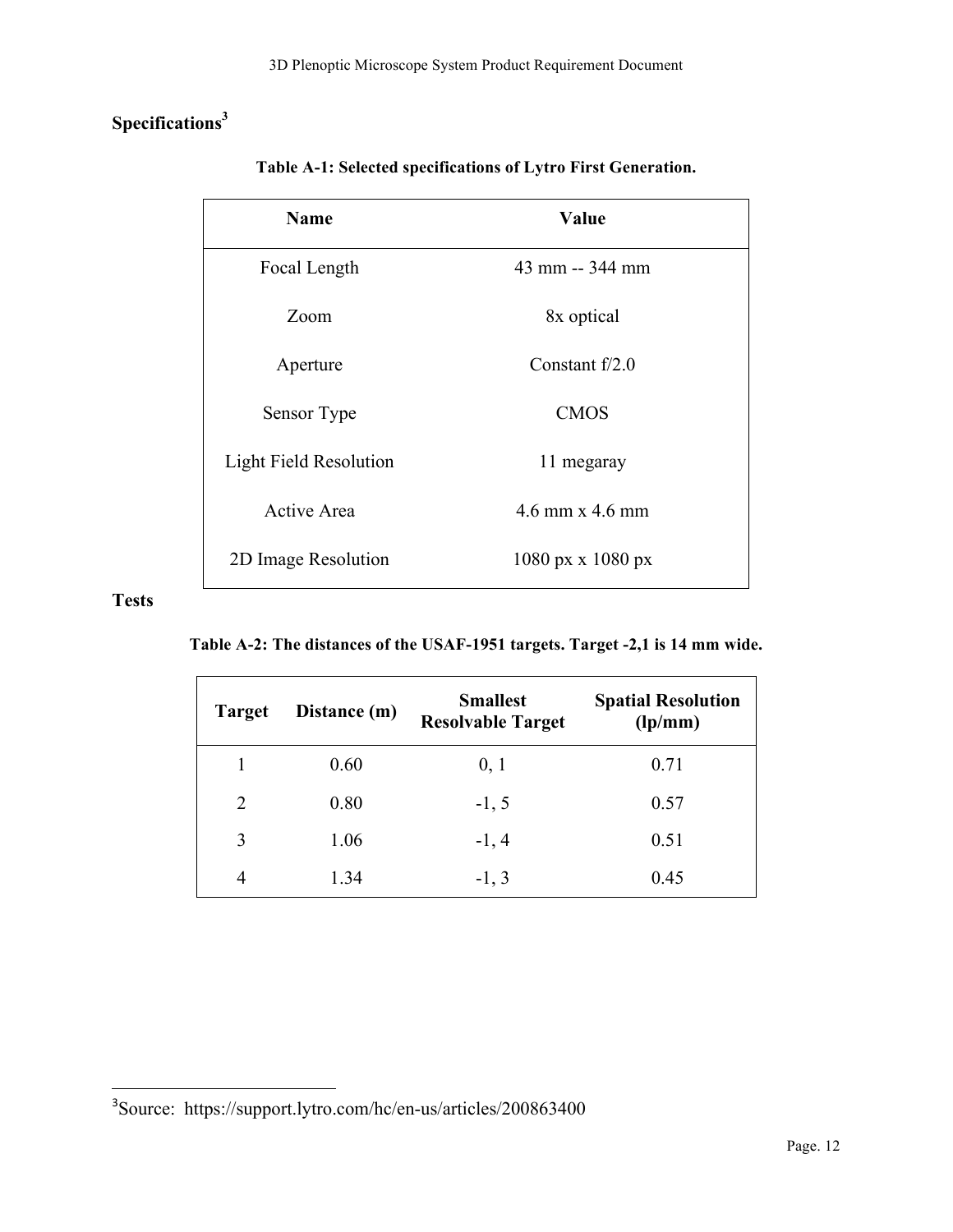

**Figure A-2: Four 2D images generated from the light-field image.**  Each 2D image is focused on one of the four targets. The generated images simulate an aperture of f/2.0.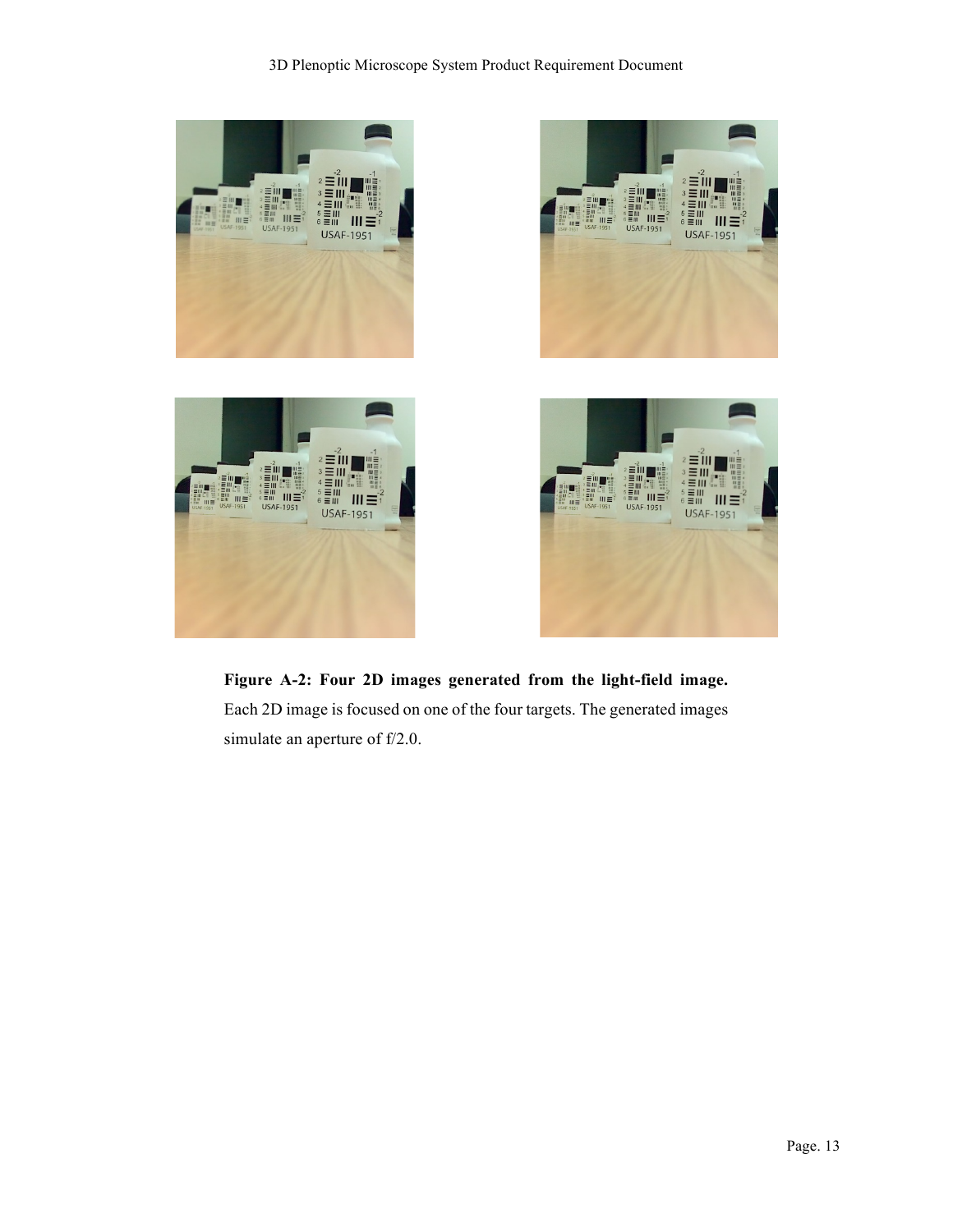



**Figure A-3: Two 2D images generated with f/2.0 (left) and f/16.0 (right).**

We tested the camera by capturing a scene with four USAF-1951 targets at various distances. With the 3D light-field image, the Lytro software generated five 2D images. Four of them were generated under f/2.0 configuration, each with focus on one target. The fifth image was generated under f/16.0.

The strength of Lytro appears to be its ability to generate images with various focuses with only one capture. This ability significantly reduces the time it takes to capture the scene. In an industrial setting, a faster camera with depth-mapping ability may increase its productivity.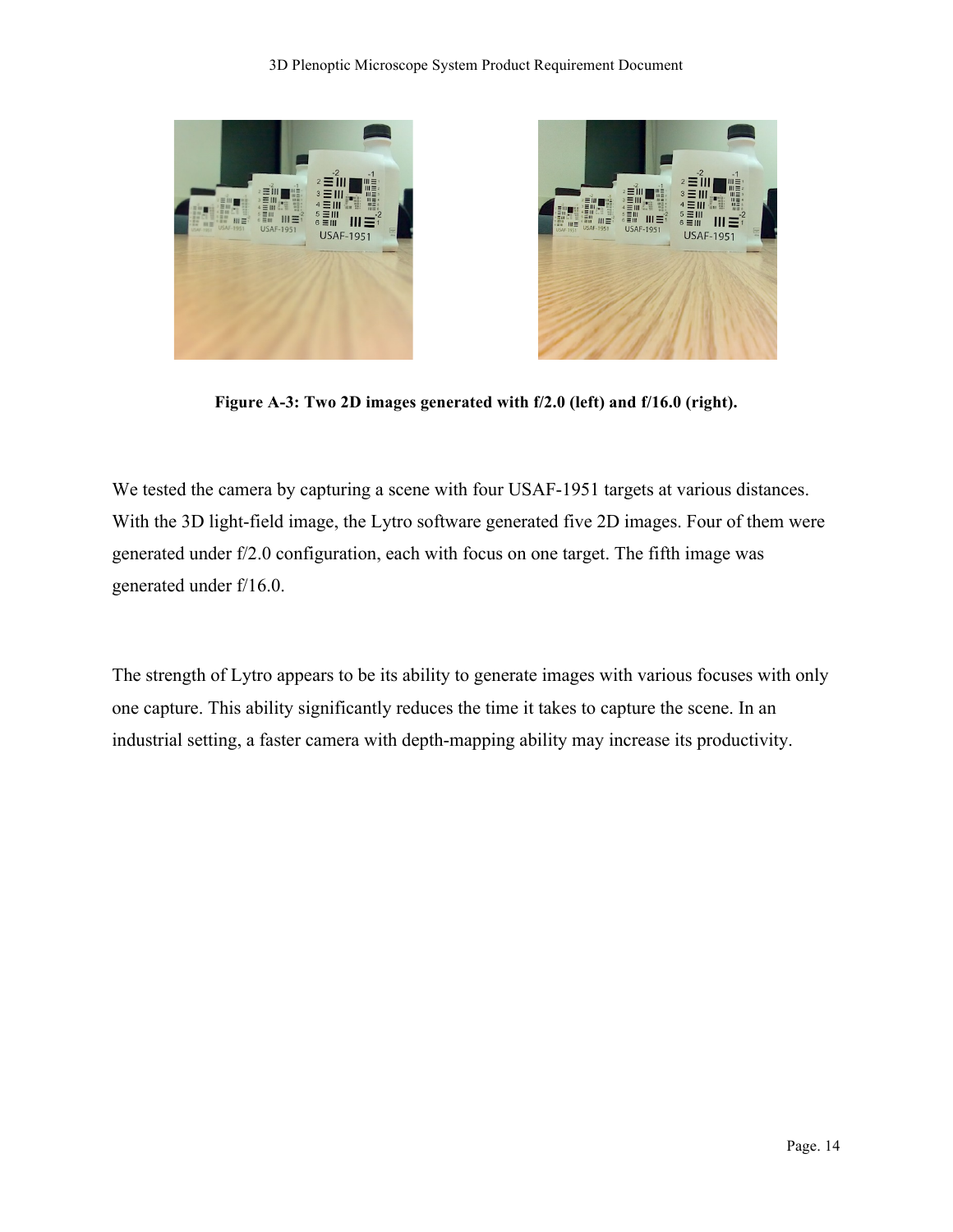# **B. Early Stage Design**

# **Objective Design - F/10, System Mag: 1x**



| Surface # | Surface<br>Name | Surface<br>Type | Y Radius   | Thickness | Glass             | Refract<br>Mode | Semi-Aperture         |
|-----------|-----------------|-----------------|------------|-----------|-------------------|-----------------|-----------------------|
| Object    |                 | Sphere          | Infinity   | Infinity  |                   | Refract         |                       |
| Stop      |                 | Sphere.         | Infinity   | 5.0000    |                   | Refract         | 6. 61.21              |
|           |                 | Sphere          | 53.6916    | 2.6544    | K7 SCHOTT         | Refract         |                       |
| Iз        |                 | Sphere          | $-34.5198$ | 8.0000    | NLAK33B S Refract |                 |                       |
|           |                 | Sphere          | 87.1941    | 8.0000    | NPK52A SC Refract |                 | $7.1571$ $^{\circ}$   |
|           |                 | Sphere          | $-48.6689$ | 20.0811   |                   | Refract         | $7.4661$ <sup>O</sup> |
| 6         |                 | Sphere          | 43.0276    | 8.0000    | NFK58 SCH         | Refract         | $7.2048 -$            |
|           |                 | Sphere          | 30.0531    | 90.0000   |                   | Refract         |                       |
| lImage    |                 |                 | Infinity   | 0.0000    |                   | Refract         | 8.00                  |

This is an example of a preliminary objective design for a system with a system magnification of 1x. The design meets the image quality requirements defined in the specification section of this document.